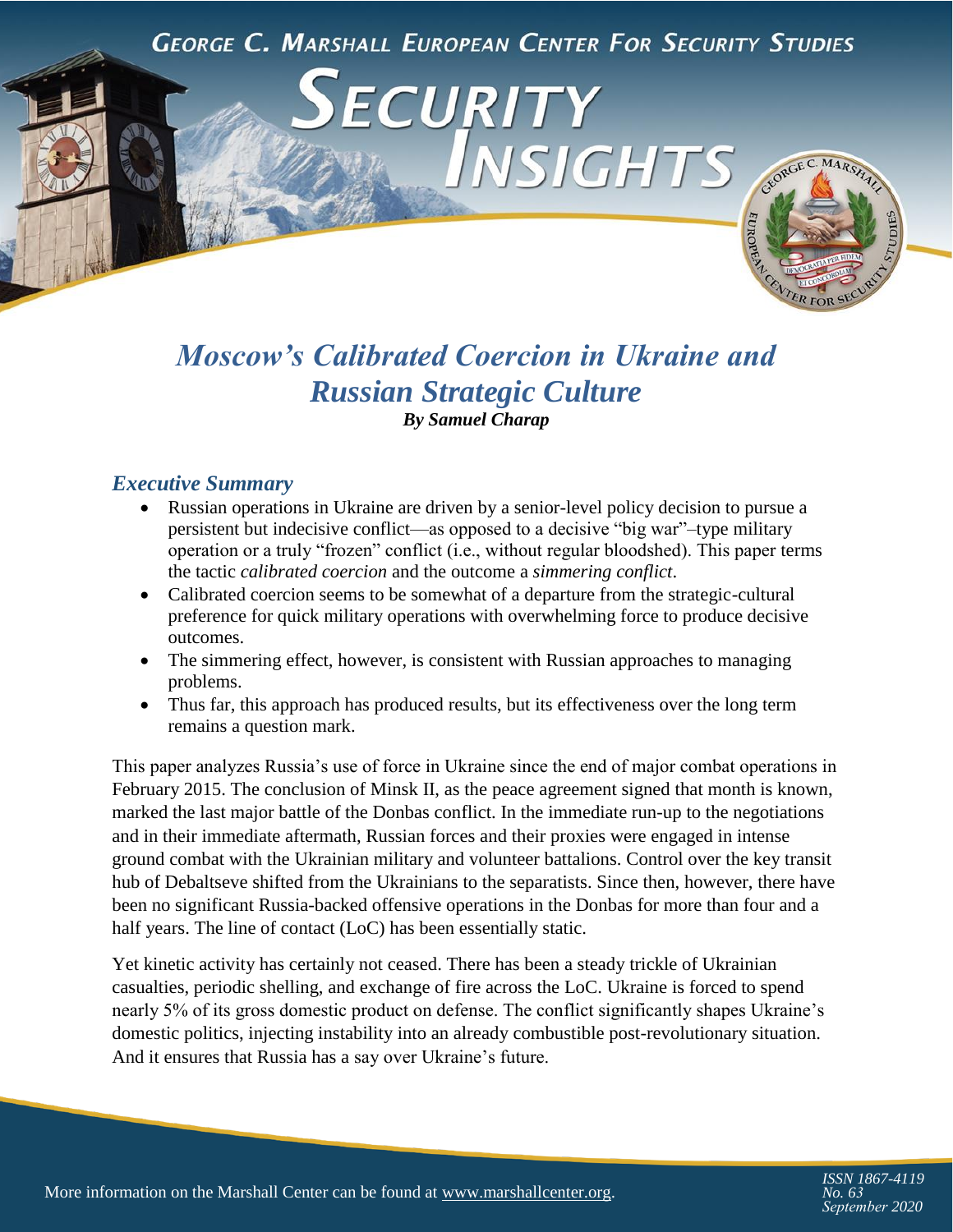Russia's approach to the conflict can be termed *calibrated coercion*. Moscow has used its proxy force in the Donbas to maintain a consistently "simmering" conflict that serves as a lever of influence over Ukraine as a whole. Moscow has neither sought a major escalation in the conflict nor permitted a stable ceasefire; the degree of coercion has thus been calibrated at a certain level. This paper situates calibrated coercion, and the resulting simmering conflict, in the broader context of Russian strategic culture. The evidence presented here suggests that the Kremlin's policy objectives have shaped the Russian military's operations in ways that run contrary to the preferences of military leadership.

# *"Big Wars," Decisive Victory, and Russian Strategic Culture*

Following Jack Snyder, "Strategic culture can be defined as the sum total of ideas, conditioned emotional responses, and patterns of habitual behavior that members of a national strategic community have acquired through instruction or imitation."<sup>1</sup> Soviet and Russian strategic culture was fundamentally shaped by the experience of World War II and the nature of the total defeat of Nazi Germany. Victory in a conflict came to be seen as the brute-force obliteration of the enemy until it fully capitulates. Avoiding the kind of prolonged, devastating counter-offensive that cost the Soviet Union millions of lives led to an emphasis on decisive, quick victories through the application of overwhelming force. This "big war paradigm," as Dima Adamsky notes, has "dominated Russian military thought for decades."<sup>2</sup> Robert Cassidy writes that the big war approach is

characterized by heavy tank and mechanized formations, massed and echeloned to conduct breaches of dense defenses, followed by rapid advance into the enemy rear to encircle and destroy him. These offensives are supported by air ground attack, long-range artillery, and airmobile assaults throughout the depth of the enemy's defense*.* 3

It was arguably this approach to war that led to the failure of the Soviet Red Army in the campaign against the mujahedeen in Afghanistan and to the defeat of the Russian army in the first Chechen war. In both cases, Moscow pursued a counterinsurgency campaign with big-war tactics: indiscriminate shelling of urban areas, carpet bombing targets using "dumb" munitions, large frontal assaults on enemy positions, and little to no attempt to bring civilian noncombatants onside.

Since Chechnya, the Russian army has certainly made great strides in modernization, training, and doctrine. In particular, the emphasis on World War II–style large-scale operations has been abandoned in favor of a more flexible approach with a focus on rapid maneuver. However, certain elements of the big-war mentality clearly persist in Russian strategic culture. Particularly,

<sup>&</sup>lt;sup>1</sup> Jack L. Snyder, *The Soviet Strategic Culture: Implications for Limited Nuclear Operation* (Santa Monica, CA: RAND Corporation, R-2154-AF, 1977)[, https://www.rand.org/pubs/reports/R2154.html.](https://www.rand.org/pubs/reports/R2154.html)

<sup>2</sup> Dima Adamsky, "From Moscow with Coercion: Russian Deterrence Theory and Strategic Culture," *Journal of Strategic Studies*, Vol. 41, No. 1-2, 2018, p. 48.

<sup>3</sup> Robert M. Cassidy, *Russia in Afghanistan and Chechnya: Military Strategic Culture and the Paradoxes Of Asymmetric Conflict* (Carlisle, PA: Strategic Studies Institute, 2003), p. 11.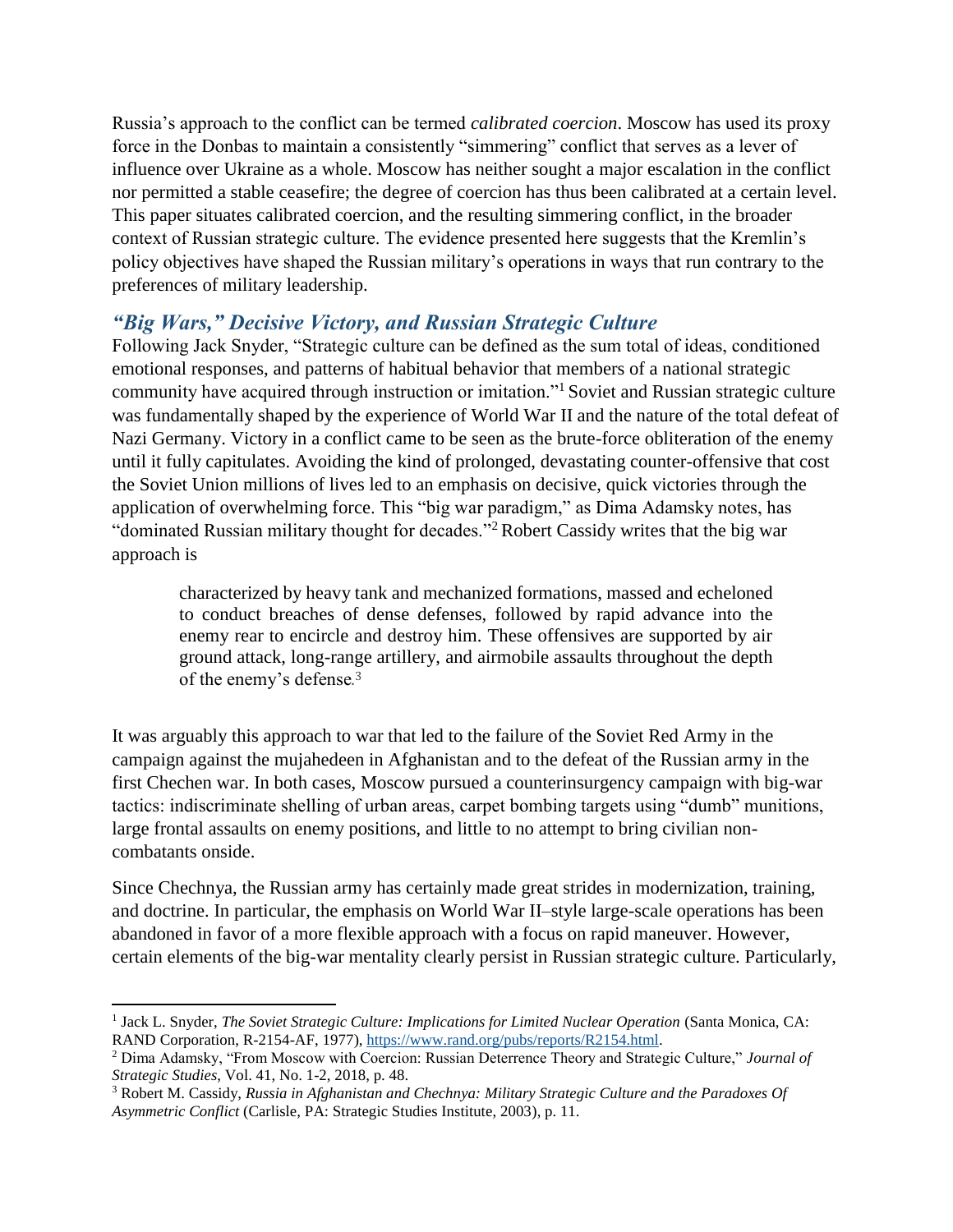senior military leaders often express a preference for decisive operations using overwhelming force leading to a quick victory. In a conflict, as Scott Boston and Dara Massicot note, "Russia would most likely seek to achieve its objectives quickly and then attempt to terminate the conflict on the best possible terms. . . . It is therefore highly likely that Russian operations would feature a swift *coup de main* and then transition to defense and consolidation of gains."<sup>4</sup> In other words, the Russian military has adapted the core tenets of the big-war approach—the emphasis on decisive, quick victories through the application of overwhelming force—to the realities of modern warfare.

# *Big-War Approach Versus Calibrated Coercion*

Indeed, even during the Ukraine conflict, when the regular Russian military was directly involved in the active phases of fighting, the Russian strategic-cultural preference for big war– style decisive operations was evident. In the intervention in late August and early September 2014, which culminated in the battle of Ilovaisk, and again in January and February 2015 in the offensive that ended with the seizure of Debaltseve, the Russian military came in with overwhelming force and dealt punishing defeats to the Ukrainians.<sup>5</sup> In both cases, Russia pushed the LoC rapidly into territory that had been held by the Ukrainian authorities. Although these were essentially one-off operations—not even campaigns, let alone an entire war—they demonstrated the preferred Russian modus operandi: Win quickly by overwhelming the enemy.

Since the end of the battle for Debaltseve and the signing of Minsk II, there have been no Russian attempts to move the LoC farther into Ukraine or to degrade significantly forwarddeployed Ukrainian military forces. Moscow has relied on a relatively lightly armed force that largely comprises locals—i.e., Ukrainian citizens— even though the force is reportedly led, trained, and equipped by Russian officers. Even according to the Ukrainian government's own estimates, the locals outnumber Russians by 17 to 1.<sup>6</sup>

There has been regular, low-level fighting across the LoC, with often-daily loss of life on both sides.<sup>7</sup> That low-level engagement has been punctured by periodic escalations, such as the fighting around the town of Mariinka in summer 2015. This calibrated coercion has drained Ukraine of financial, human, and political resources and put Russia in position to have a decisive say in the international diplomacy regarding the crisis. But Moscow has not sought military victory—e.g., a routing of the Ukrainian military or a significant expansion of rebel-held territory. If the Kremlin so chose, it could decimate the forward-deployed Ukrainian forces in

 $\overline{\phantom{a}}$ <sup>4</sup> Scott Boston and Dara Massicot, *The Russian Way of Warfare: A Primer* (Santa Monica, CA: RAND Corporation, PE-231-A, 2017), [https://www.rand.org/pubs/perspectives/PE231.html.](https://www.rand.org/pubs/perspectives/PE231.html)

<sup>&</sup>lt;sup>5</sup> The Russian military presence during the battle of Ilovaisk has been comprehensively documented. See Shaun Walker, "New Evidence Emerges of Russian Role in Ukraine Conflict," *The Guardian*, August 18, 2019. On Debaltseve, see Amos C. Fox, "Battle of Debal'tseve: The Conventional Line of Effort in Russia's Hybrid War in Ukraine," *eArmor*, Winter 2017,

[https://www.benning.army.mil/armor/eARMOR/content/issues/2017/Winter/1Fox17.pdf.](https://www.benning.army.mil/armor/eARMOR/content/issues/2017/Winter/1Fox17.pdf)

<sup>6</sup> "Ukraine at OSCE: Russian Corps in Donbas Larger Than Some European Armies," Ukrinform, July 3, 2020, [https://www.ukrinform.net/rubric-defense/3056146-ukraine-at-osce-russian-corps-in-donbas-larger-than-some](https://www.ukrinform.net/rubric-defense/3056146-ukraine-at-osce-russian-corps-in-donbas-larger-than-some-european-armies.html)[european-armies.html.](https://www.ukrinform.net/rubric-defense/3056146-ukraine-at-osce-russian-corps-in-donbas-larger-than-some-european-armies.html) 

<sup>&</sup>lt;sup>7</sup> See Organization for Security and Co-operation in Europe, "Daily and Spot Reports from the Special Monitoring Mission to Ukraine," undated, [https://www.osce.org/ukraine-smm/reports.](https://www.osce.org/ukraine-smm/reports)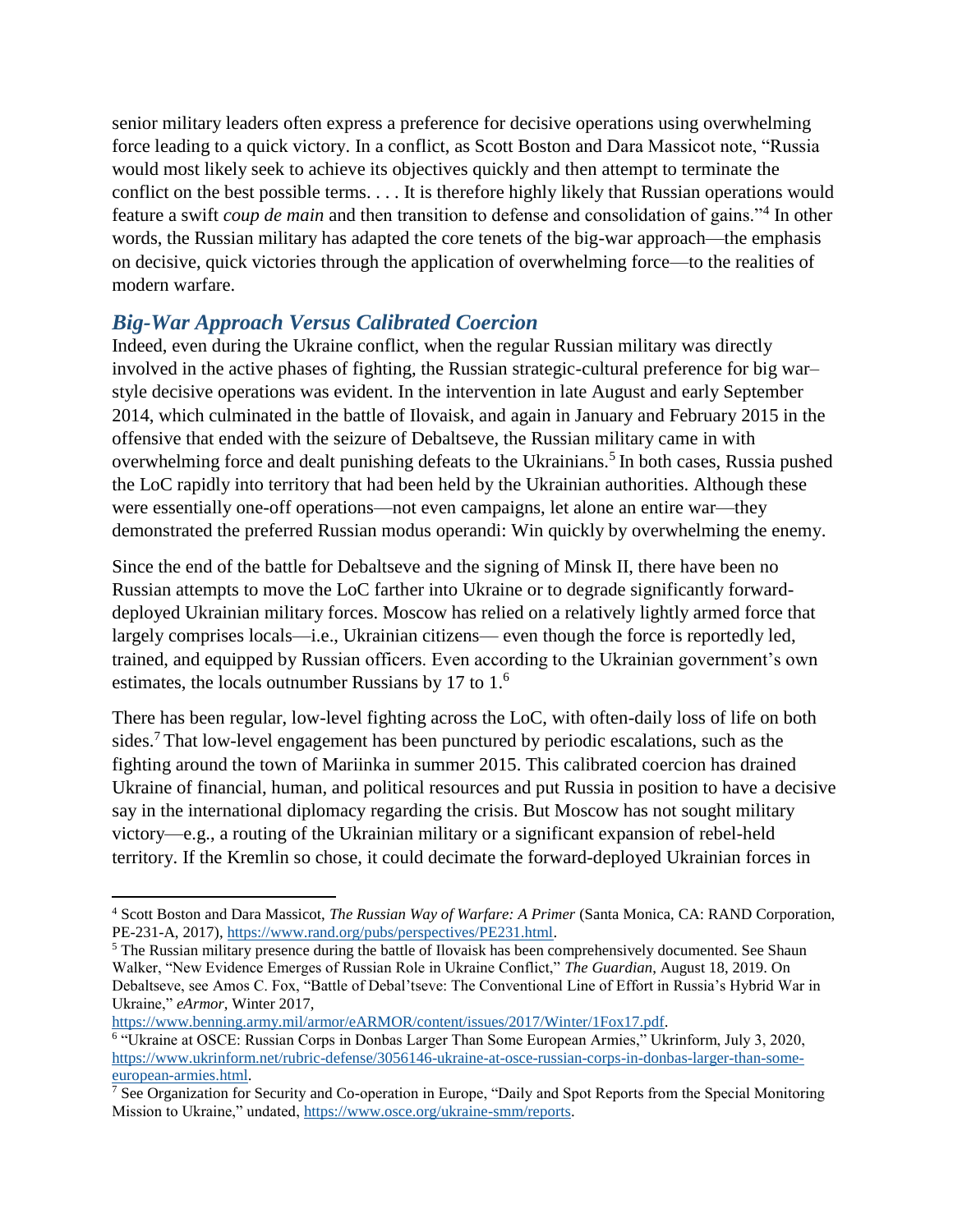hours using either precision-guided ground-based munitions or its uncontested control of the airspace. (The Ukrainian air force, such as it was, has been grounded since summer 2014 after several of its planes were shot down over the rebel-held territory.) Rebel forces could seize further territories in the Donetsk and Luhansk regions, where popular attitudes suggest widespread discontent with the government in  $Kyiv$ <sup>8</sup> But instead of allowing the Russian General Staff to fight and win a winnable war, the Kremlin appears to have asked the military to fight with one arm behind its back, relying on a relatively rag-tag local-dominated ground force, which does not attempt to achieve victory and, in its current state, would be unlikely to carry out a successful offensive even if it were to try. In short, the Russian military's operations in the Donbas have been a function of the dictates of the Kremlin's policy objectives, not the requirements of battlefield commanders or plans drawn up by the General Staff. This has frustrated many hawkish observers in Moscow. One wrote that the "basic rule" that "war should be fought until victory . . . has been ignored due to political considerations, and as a result the military successes of the [Russia-backed] rebel forces have been reduced to a minimum."<sup>9</sup> In other words, this approach turns the big-war logic of decisive victories achieved quickly through the application of overwhelming force on its head.

#### *Simmering Versus Freezing*

l

Tatyana Malyarenko and Stefan Wolff provide a useful 2x2 framework for understanding Russia's political considerations for the Ukraine conflict. They argue that Moscow's ideal outcome would be a friendly (i.e., geopolitically non-aligned or Russia-leaning) and stable Ukraine, and its nightmare scenario would be an unfriendly or hostile Ukraine that is also stable. Acceptable, if not ideal, outcomes are for Ukraine to be friendly and unstable or unfriendly and unstable.<sup>10</sup> Having accepted the impossibility of achieving a friendly Ukraine in the short to medium term, Russia's calibrated coercion campaign guarantees that an unfriendly Ukraine will remain unstable. If a frozen conflict is referred to as such because of the lack of bloodshed, the constant low-intensity fighting in the Donbas has created a simmering effect. The simmering effect saps Ukraine's already-strained budget; warps its political discourse; injects instability into its politics; and makes it an unattractive candidate for integration into Euro-Atlantic institutions.

In addition to keeping Ukraine off kilter, the simmering conflict also serves several secondary Russian objectives. By avoiding any direct, overt involvement of the Russian military, it allows the Kremlin to maintain its narrative about the exclusively civil nature of the conflict and to deny the fact of the Russian military presence on Ukrainian soil. Relatedly, a simmering conflict clearly falls below the threshold that would incur more Western sanctions.

The deliberate simmering of the Donbas conflict differs importantly from Russian tactics in the other protracted conflicts in the region, often referred to as the frozen conflicts. In the Russian interventions in Moldova and Georgia in the early 1990s, Russia sought to end the fighting once it had achieved certain objectives: denying the central governments control over the separatist

<sup>8</sup> Brian Milakovsky, "Understanding the 'Under Control' Donbas," Kennan Cable No. 16, April 2016.

<sup>9</sup> Aleksandr Sharkovskii, "Чем так похожи Донбасс и Сирия," *Nezavisimoe voennoe obozrenie*, February 16, 2016.

<sup>&</sup>lt;sup>10</sup> Tatyana Malyarenko and Stefan Wolff, "The Logic of Competitive Influence-Seeking: Russia, Ukraine, and the Conflict in Donbas," *Post-Soviet Affairs*, Vol. 34, No. 4, 2018.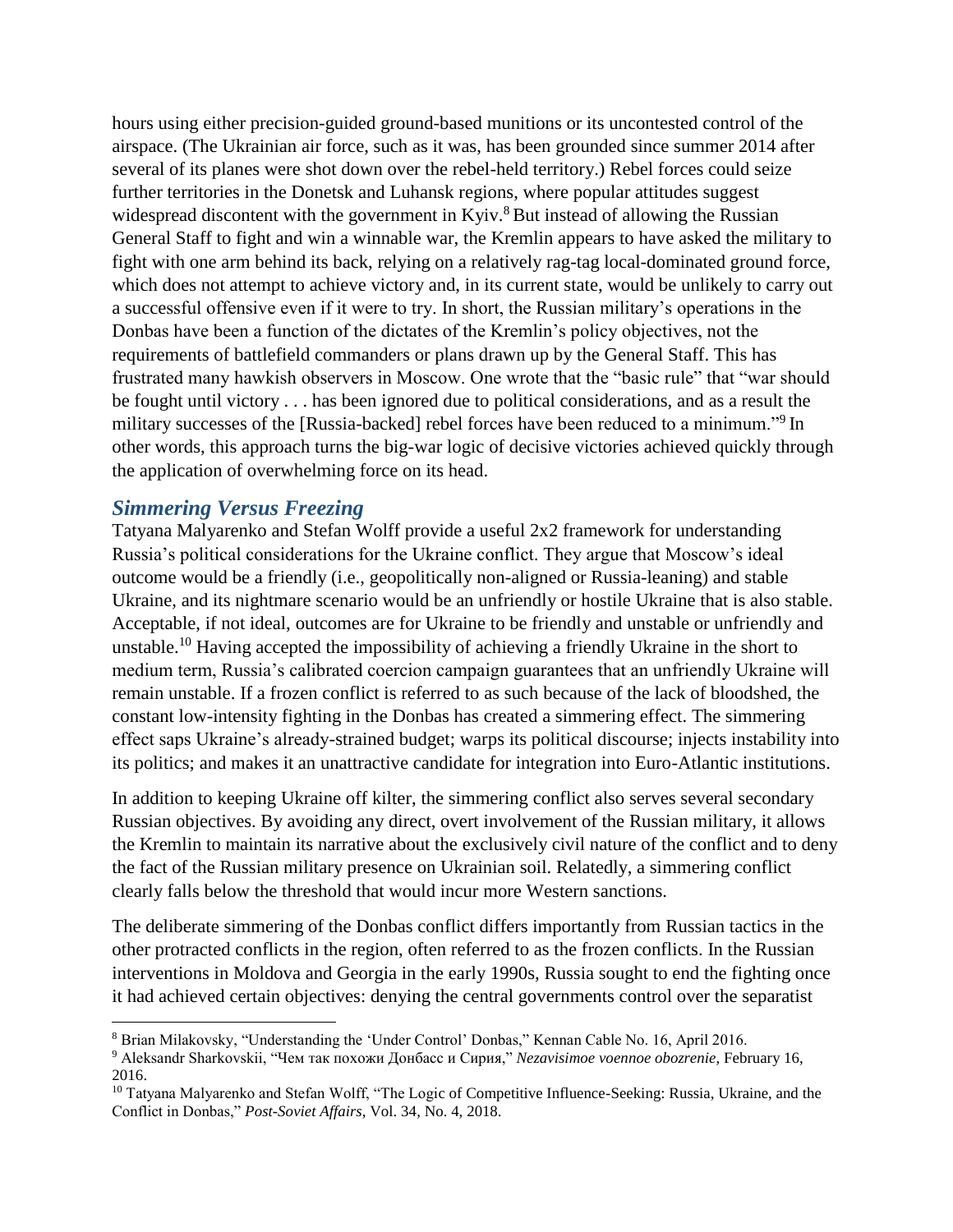regions and forcing them to agree to ceasefire deals that provided for Russia-led peacekeeping. These deals produced a true freezing effect—there was no bloodshed—even if a political settlement proved elusive. Unlike in the Donbas, there certainly was no deliberate simmering of the conflict by Moscow after the ceasefires were signed. In Moldova, this frozen state has lasted from 1992 through the present. There has not been a combat death in breakaway Transnistria in more than twenty-five years. In Georgia, the conflicts over the separatist regions of Abkhazia and South Ossetia were similarly frozen until Georgian President Mikheil Saakashvili mounted a concerted effort during his first term in office to reintegrate those territories. Since the 1994 ceasefire until the months leading up to the August 2008 Russia-Georgia war, Abkhazia experienced almost no fighting. There were few skirmishes in South Ossetia until 2004, when Saakashvili launched an anti-contraband operation there, and those largely died down until 2008. Since the 2008 war, Russia has sought a deep freeze through a variety of efforts effectively to sever the two regions from Georgia, including by posting Russian border guards at the administrative boundary lines; shutting down many crossing points; and, in South Ossetia, launching a "borderization" campaign of delineation.

Over the course of almost three decades of experience with these frozen conflicts, it seems that Moscow has come to recognize the limits of the leverage they create. When there is no active fighting, Moscow might have effective control over the disputed territory, but it retains little leverage over political decision-making in the conflict-affected country as a whole. For example, the ongoing conflict in Transnistria does not provide Russia with influence over the day-to-day conduct of Moldovan foreign policy. The territorial dispute does allow Russia to maintain an effective veto on possible Moldovan membership in the European Union or the North Atlantic Treaty Organization because the members of both organizations do not want to import a conflict with Russia. But the conflict does not provide a lever over decision-making in Chișinău.

In these cases, the frozen conflict provides what can be thought of as passive leverage: the veto over membership in Euro-Atlantic institutions. In the Donbas conflict, there is a territorial dispute, but it is coupled with ongoing low-level bloodshed (the simmering effect), which provides active leverage because Moscow can influence the course of events in Ukraine beyond the boundaries of the separatist region. The difference points to the Kremlin's divergent aims in the three conflicts: Although a de facto veto over Euro-Atlantic integration might be enough in Georgia and Moldova, Moscow appears to seek greater active influence over decision-making in Ukraine.

Although simmering and freezing represent different tactics, Russia's approach in all three cases (Georgia, Moldova, and Ukraine) shares a fundamental continuity that is deeply rooted in strategic culture: long-term acceptance of a suboptimal status quo. As Adamsky notes, "Russian tradition cultivated a self-image of being less inclined toward active pragmatism. . . . Coupled with the continuous negative historical experience that favored low expectations about what can be achieved, it thwarted a tendency toward optimistic practicality or rational action. . . . Problems are dealt with by ignoring them."<sup>11</sup> This element of strategic culture exists in tension with the

 $\overline{a}$ 

<sup>11</sup> Dima Adamsky, *The Culture of Military Innovation: The Impact of Cultural Factors on the Revolution in Military Affairs in Russia, the US, and Israel* (Stanford, CA: Stanford University Press, 2010), p. 51.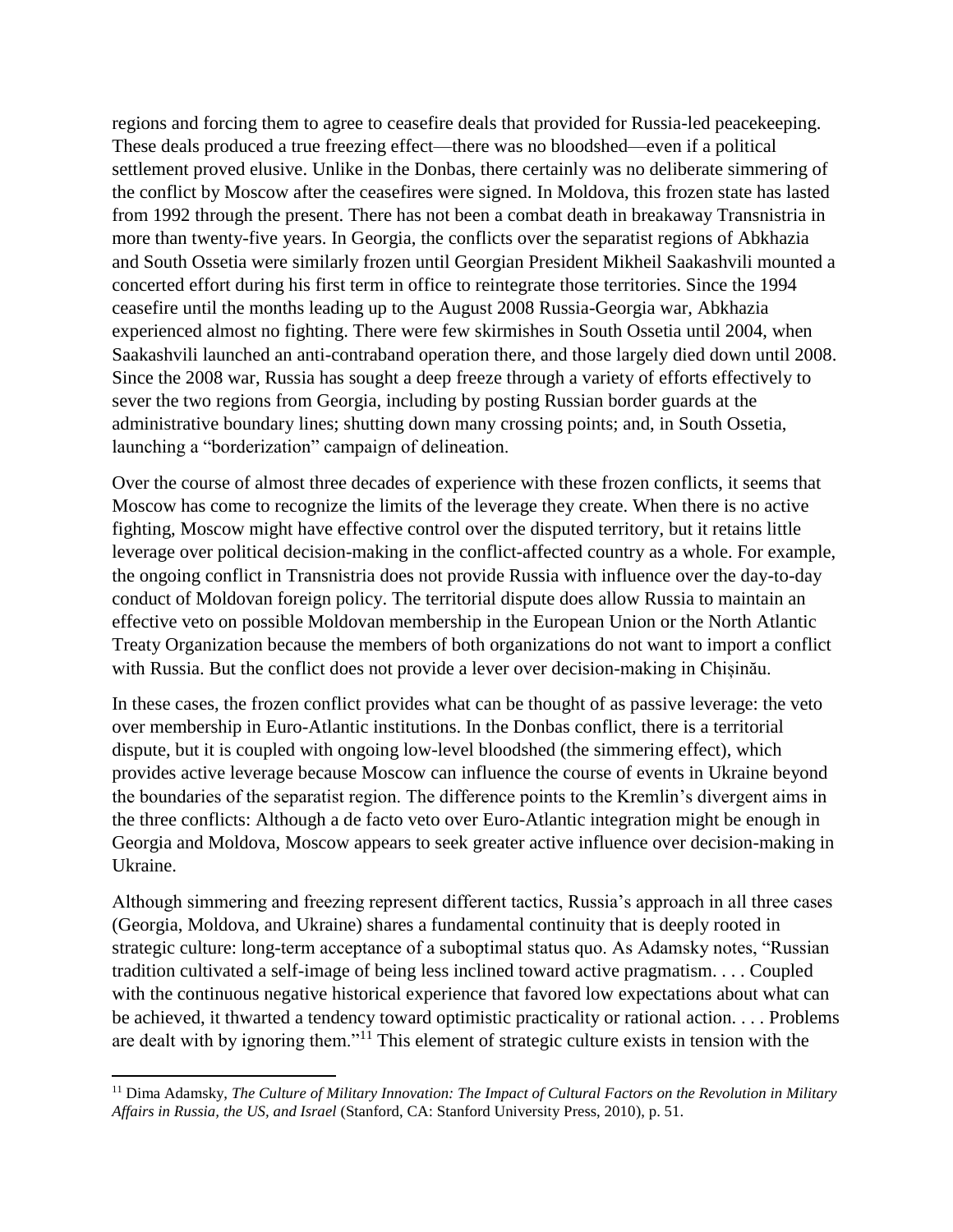big-war mentality, with its emphasis on rapid achievement of decisive outcomes. However, the approach to problem-solving is a strategic- or policy-level consideration, not an operational preference of the military.

In the Donbas, for example, the Russian preference is that Minsk II—an agreement, it should be remembered, that Moscow imposed at the barrel of a gun—be implemented according to its understanding of the document. The simmering conflict scenario is clearly not ideal for the Kremlin, but it appears prepared to accept that outcome —seemingly indefinitely. There certainly have been no signs over the past five years that Moscow is seeking to press the issue. In Georgia, Moscow appears to have stopped trying to convince other states to recognize Abkhazia and South Ossetia as independent. In Moldova, Moscow appears to have given up on achieving a settlement after the failure of the 2003 Kozak Memorandum and now appears ready to maintain its military presence in Transnistria—again, seemingly indefinitely. The lack of neat and clean outcomes does not appear to perturb the Russian leadership. Problems, after all, are not meant to be solved. The contrast with U.S. strategic culture and the premium it places on problem-solving is striking. As Adamsky notes, "Conquering the wilderness bred a frontier pragmatism that was translated into an engineering, problem-solving ethos. . . . A belief evolved in [American] popular culture that problems could always be solved."<sup>12</sup>

#### *Challenges*

After nearly five years of calibrated coercion and the resulting simmering conflict in Ukraine, some of the challenges associated with the tactic have become clear. First, signaling intentions is difficult when coercion is doled out in small doses over long periods. Russia's message was clear at Ilovaisk and Debaltseve: Short but extreme coercion coincided with a diplomatic process in which Russia made its demands clear. Once Moscow got what it wanted at the talks, the level of coercion was dialed back significantly. Since February 2015, however, it is unclear whether Russia has attempted to send any particular signal with its actions, except for the general message that Moscow would not allow the conflict to be frozen and thus forgotten. Moreover, it is difficult for both analysts and governments to know whether any of the small escalations that have occurred along the LoC since February 2015 have been deliberate or inadvertent—and, if the latter, which side initiated.

This fogginess has been compounded by a second challenge: Russia cannot completely control its proxy forces. There is evidence that chains of command are imperfect, which is unsurprising, given that the force largely comprises poorly trained local recruits. Moscow is likely learning valuable lessons about proxy warfare based on its Ukrainian experience. Finally, a third challenge results from the reality that the adversary has a say in the course of the conflict. For example, the Ukrainian military under former President Petro Poroshenko reportedly regularly

 $\overline{\phantom{a}}$ <sup>12</sup> Adamsky, *The Culture of Military Innovation*, 2010, p. 81.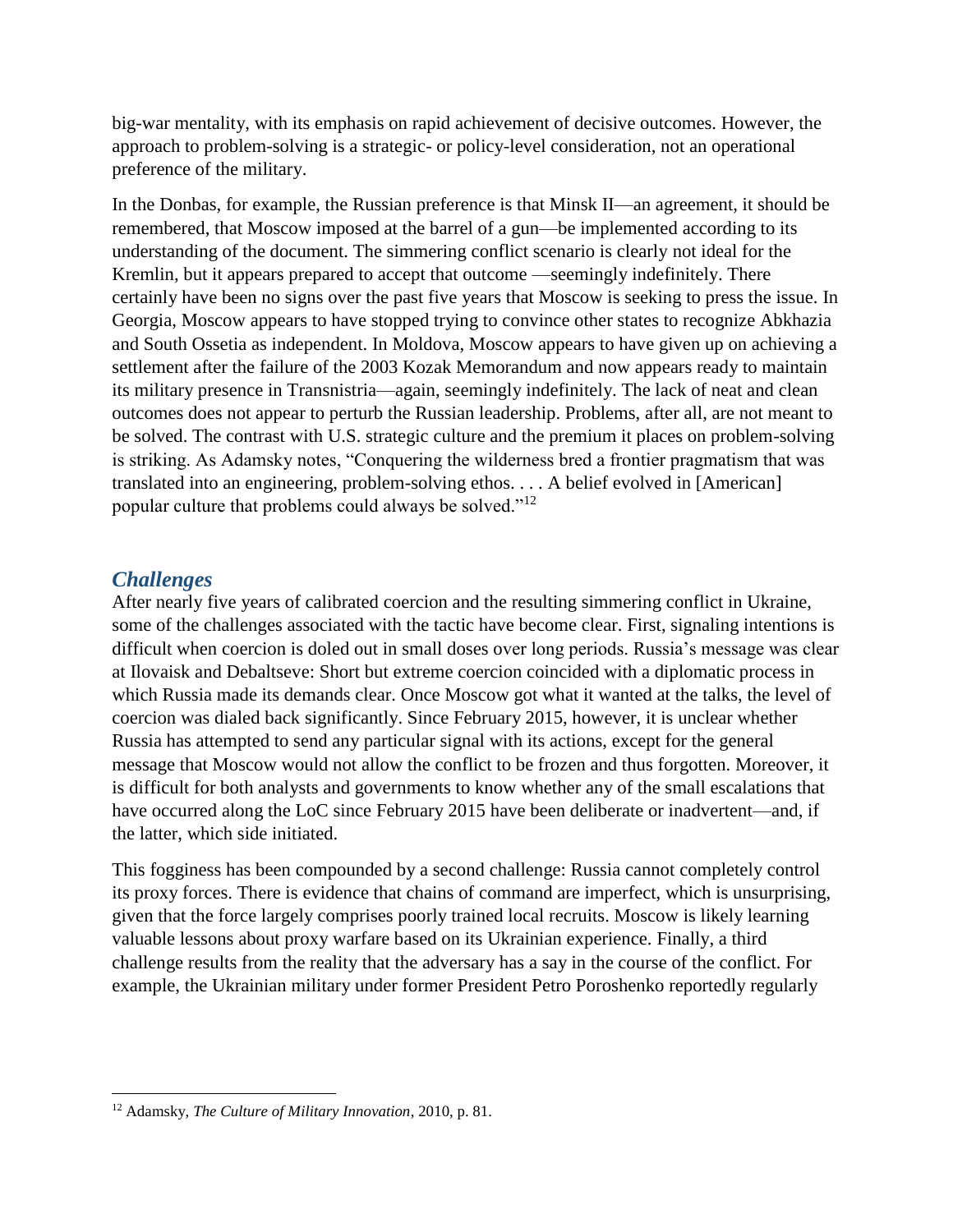advanced into the "no man's land" between the sides along the  $Loc^{13}$  Clearly, these moves sparked escalations, if only because of the very proximity of the forces. Russia and its proxies cannot unilaterally determine the intensity of the conflict.

#### *Conclusions*

l

The calibrated coercion campaign in Ukraine and the resulting simmering conflict provide some important insights into Russian strategic culture and strategic behavior. Calibrated coercion represents a departure from the Russian strategic-cultural emphasis on the big-war approach of seeking a decisive, rapid, and overwhelming victory. Russian military leaders are being told that they cannot fight to win, and the fighting they can do is strictly limited to holding the line with a highly circumscribed set of capabilities made available.

The result of the calibrated coercion campaign, the simmering conflict in the Donbas, does differ from the frozen conflicts in post-Soviet Eurasia. The difference demonstrates that the Donbas conflict should not be lumped in with the others. First, the Donbas is not frozen, and Russia does not want to freeze it. Moscow's objectives are more far-reaching: not just a veto but an instrument of control over decision-making in the capital. However, Russia's lack of effort to legitimize its military presence in the Donbas—in fact, its ongoing denial of that presence—and its resistance to freezing the conflict suggest that Moscow wants to keep open the prospect of a settlement that allows for withdrawal. Minsk II, after all, provides the instrument of control that Moscow seeks without requiring it to subsidize the rebel-held areas of the Donbas and keep up the insurgency. Yet the simmering conflict model and the frozen conflict model do share one commonality, deeply rooted in Russian strategic culture: a view that problems are not meant to be solved, and suboptimal circumstances can be accepted.

Lawrence Freedman, the eminent scholar of strategy, has written that "the Ukraine conflict provides more examples of bad strategy than good," and "the biggest failures [in that conflict] were Russian."<sup>14</sup> After nearly five years of calibrated coercion, it seems clear that Moscow is engaged in a long game. It is likely too early to judge the tactic's success or failure at this stage.

<sup>13</sup> See Artur Gor, "'Ползучее наступление': как Украина забирает свое на Донбассе," *Apostrof*, February 6, 2018, [https://apostrophe.ua/article/society/accidents/2018-02-06/polzuchee-nastuplenie-kak-ukraina-zabiraet-svoe](https://apostrophe.ua/article/society/accidents/2018-02-06/polzuchee-nastuplenie-kak-ukraina-zabiraet-svoe-na-donbasse/16802)[na-donbasse/16802.](https://apostrophe.ua/article/society/accidents/2018-02-06/polzuchee-nastuplenie-kak-ukraina-zabiraet-svoe-na-donbasse/16802)

<sup>14</sup> Lawrence Freedman, *Ukraine and the Art of Strategy* (Oxford, United Kingdom: Oxford University Press, 2019), pp. 96, 99.